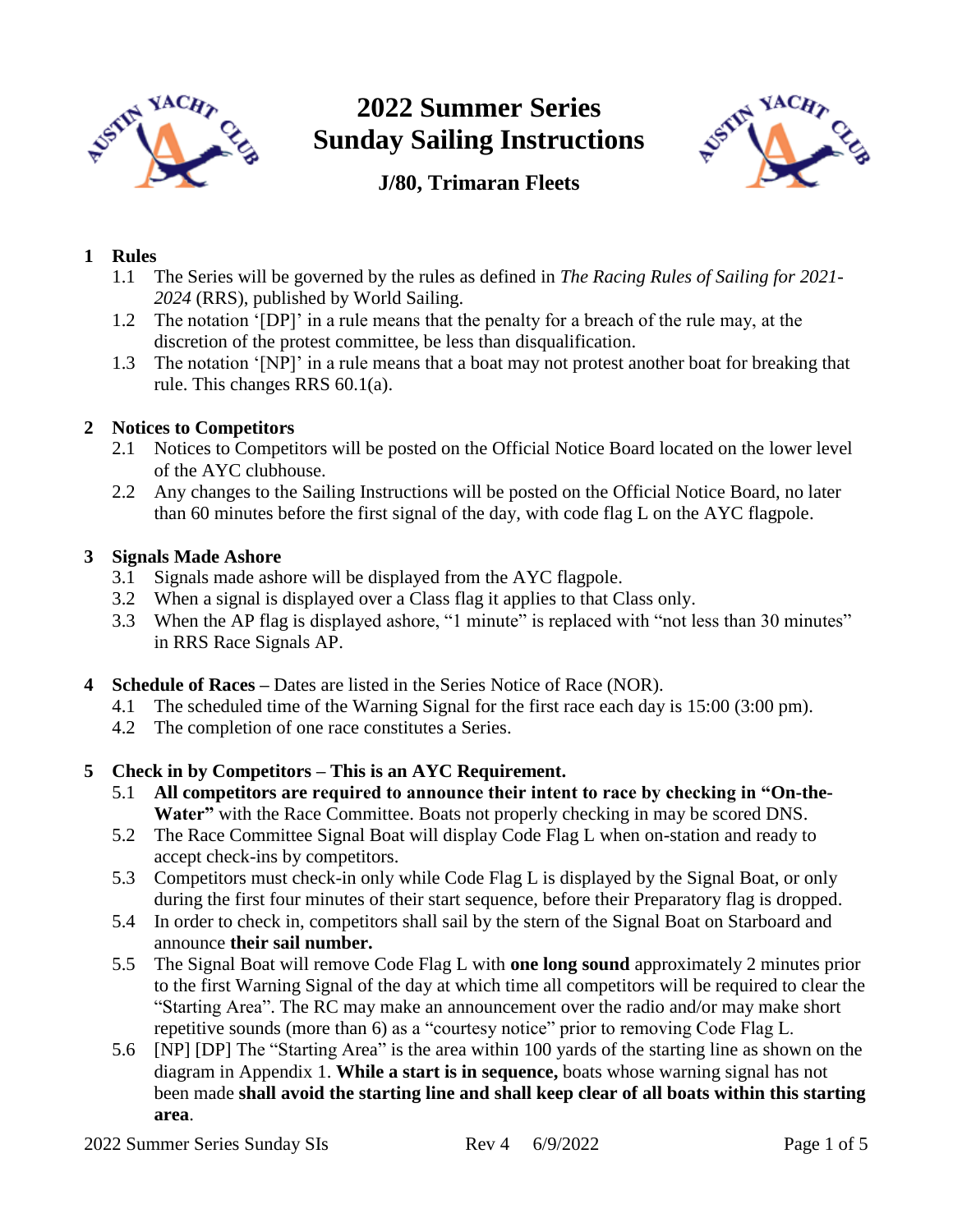- **6 Class Flags -** Class Flag designations will be numeral pennants.
	- 6.1 Trimarans will be numeral pennant 1 (white with a red circle in the center)
	- 6.2 J80s will be numeral pennant 2 (blue with a white circle in the center)

#### **7 Courses**

- 7.1 The course designation for each Class will be posted at or before the Preparatory Signal for that Class and will come down shortly after the Start Signal. This modifies RRS 27.1.
- 7.2 All courses will be Round the Buoys (RTB) courses and will be designated on the stern of the Signal Boat. The first number will indicate the start number, then a space, and the letters and numbers that follow will indicate course. The courses are described below and shown on the diagrams in Appendix 2:

 $W1: W-L-f$ W2: W-L-W-L-f

- W3: W-L-W-L-W-L-f
- T1: W-R-L-f
- T2: W-R-L-W-R-L-f
- T3: W-R-L-W-R-L-W-R-L-f

#### **8 Marks**

- 8.1 Marks for the Round-The-Buoys Courses
	- 8.1.1 Windward mark will be a **yellow** inflatable tetrahedron.
	- 8.1.2 Leeward mark will be a **yellow** inflatable tetrahedron.
	- 8.1.3 Reaching mark will be an **orange** inflatable tetrahedron
- **9 Time Limits -** these instructions modify RRS 35 and A4.
	- 9.1 The time limit for each race will be 75 minutes for the first boat to sail the course and finish. A boat failing to finish within 30 minutes after the first boat in her class sails the course and finishes will be scored DNF.
	- 9.2 Boats may be finished in place, if their finishing position can be correctly determined, or if a boat agrees to be finished in place. Her finish time will be adjusted so as not to appear to have finished in front of boats in her class who finish within the time limit.

#### **10 Obstructions**

- 10.1 All marked swim areas and dive areas are considered obstructions.
- 10.2 If "X" mark is present, the area between "X" mark and Windy Point is an obstruction.
- 10.3 Boats that sail through these obstructions will be scored points equal to DNF.

#### **11 The Start**

- 11.1 The Race Committee may alert the competitors prior to the first start sequence, and prior to the subsequent races of the day, with a series of short repetitive sounds (more than 6) approximately 1 minute prior to the starting sequence for the first start in that sequence.
- 11.2 The starting line will be between a staff displaying an orange line flag on the port side of the Signal Boat and either a white ball buoy or a Mark-Set-Bot on the port side. Use of a Mark-Set-Bot to denote the starting line is dependent on availability and training.
- 11.3 The start sequence may be broadcast on the Primary VHF Race Committee Channel 78. Failure of a boat to receive the broadcast shall NOT be grounds for redress.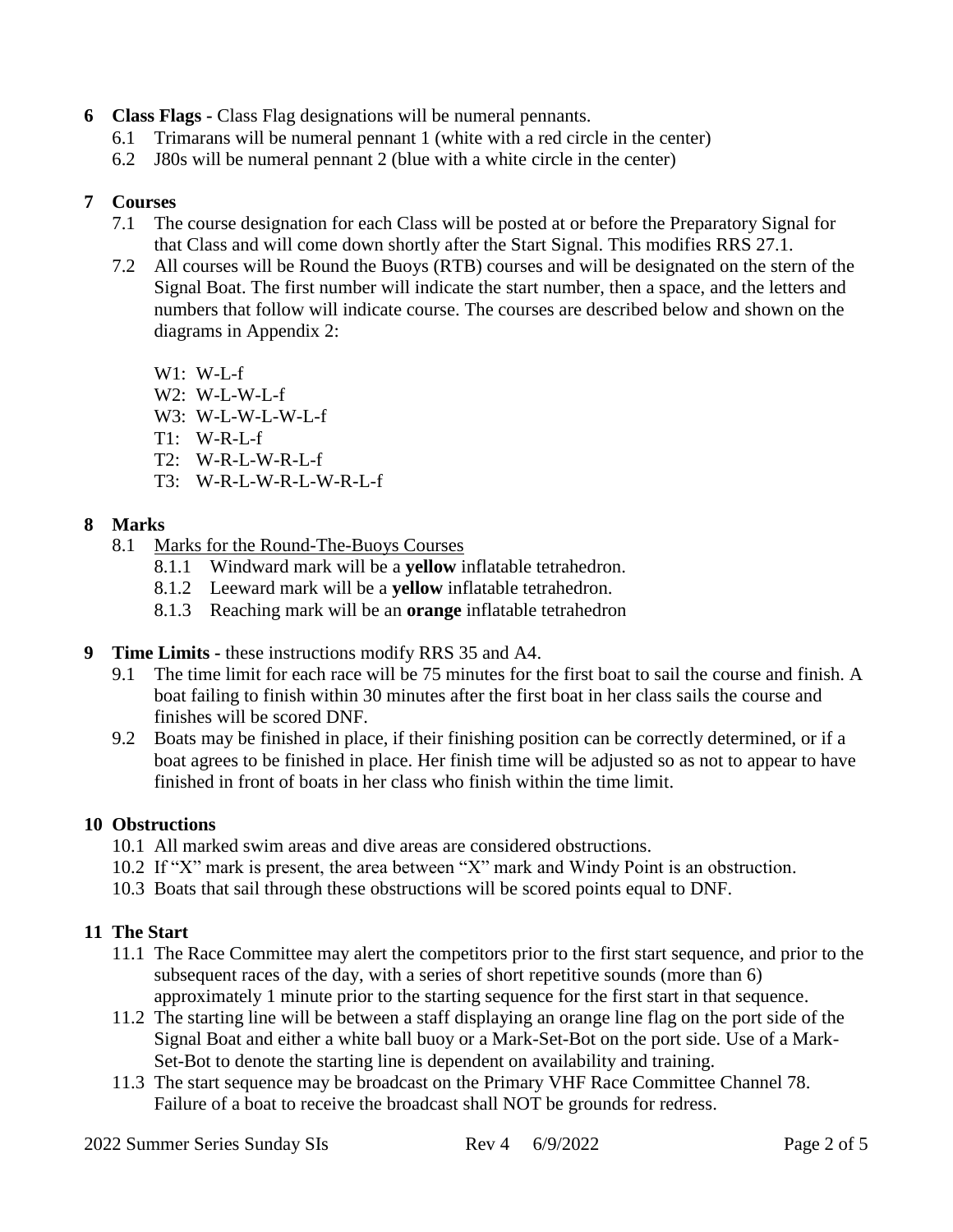- 11.4 The Starting Signal sequence will be as described in RRS 26.
- 11.5 The Order of Starts for the first race will be
	- 1. Trimarans
	- 2. J80s
- 11.6 Subsequent starts will be done as soon as a fleet is available for another start.
- 11.7 No races will be started after 1800 (6:00 pm)

#### **12 Recalls**

- 12.1 The RC may attempt to promptly broadcast the sail number of each individually recalled boat on the primary VHF channel 78. The following shall NOT be grounds for redress:
	- 12.1.1 Failure of a boat to receive the recall broadcast.
	- 12.1.2 Failure of the RC to broadcast recall numbers.
	- 12.1.3 A boat's position in the sequence of broadcast numbers.
- 12.2 A start that has a General Recall will restart immediately as described in RRS 29.2.

#### **13 The Finish**

- 13.1 The finish line will be between a staff displaying an orange line flag on the port side of the Finish Boat and a white ball buoy on the port side.
- 13.2 If a Course must be shortened, it will be in accordance with RRS 32.2.
	- 14.2.1 A course board or class flag will show which class is having their course shortened.
	- 14.2.2 Classes not being shortened at that mark, will continue to sail their designated course.
- **14 Scoring** The scoring is defined in the NOR.
- **15 Protests** Written protests shall be filed with the PRO of the day or the PRC Representative in the RC Room located next to the Official Notice Board. Protests shall be filed within 30 minutes of the Race Committee signaling their return after the race. Protests will be heard in the approximate order of receipt, as soon as possible on the day of the race, or as soon as reasonably possible.

#### **16 Arbitration**

- 16.1 Appendix T, Arbitration, shall apply. Before any protest is scheduled for a hearing, an Appendix T Arbitration meeting will be held for all protests citing alleged breaches of Part 2 or Rule 31 of the RRS.
- 16.2 One designated representative, in compliance with RRS 63.3(a), for each party will appear with an arbitrator. No witnesses are permitted during arbitration.

#### **17 Safety**

- 17.1 The level of Lake Travis fluctuates, so beware of shallow spots.
- 17.2 A boat retiring from a race is requested to notify the RC on VHF channel 78, before leaving the racing area or as soon as possible.
- 17.3 For matters concerning safety, boats may contact the RC by VHF radio on channel 78.
- **18 Disclaimer of Liability -** By participating in the Series, each boat owner, skipper and crew agree to sail and use the Austin Yacht Club facilities at his or her own risk. To the fullest extent permitted under Texas law, each boat owner, skipper and crew unconditionally and irrevocably releases and discharges the Austin Yacht Club, its Officers, Board of Directors, agents, and all other persons who assist in maintaining equipment or in organizing and/or conducting races, from all claims and legal liability for personal injury, death or property damage incurred in connection with the event.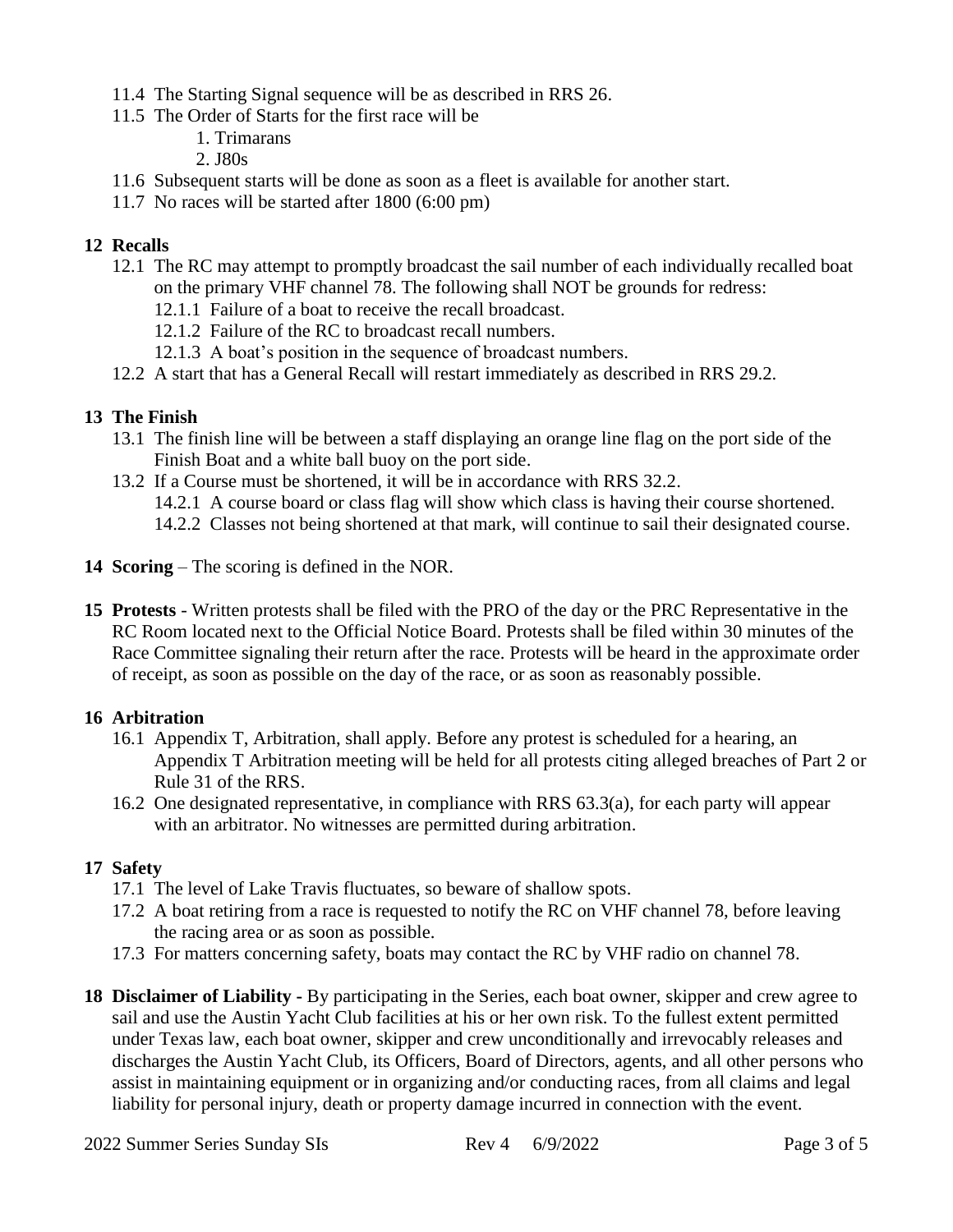## **Appendix 1: "Starting Area" Diagram**